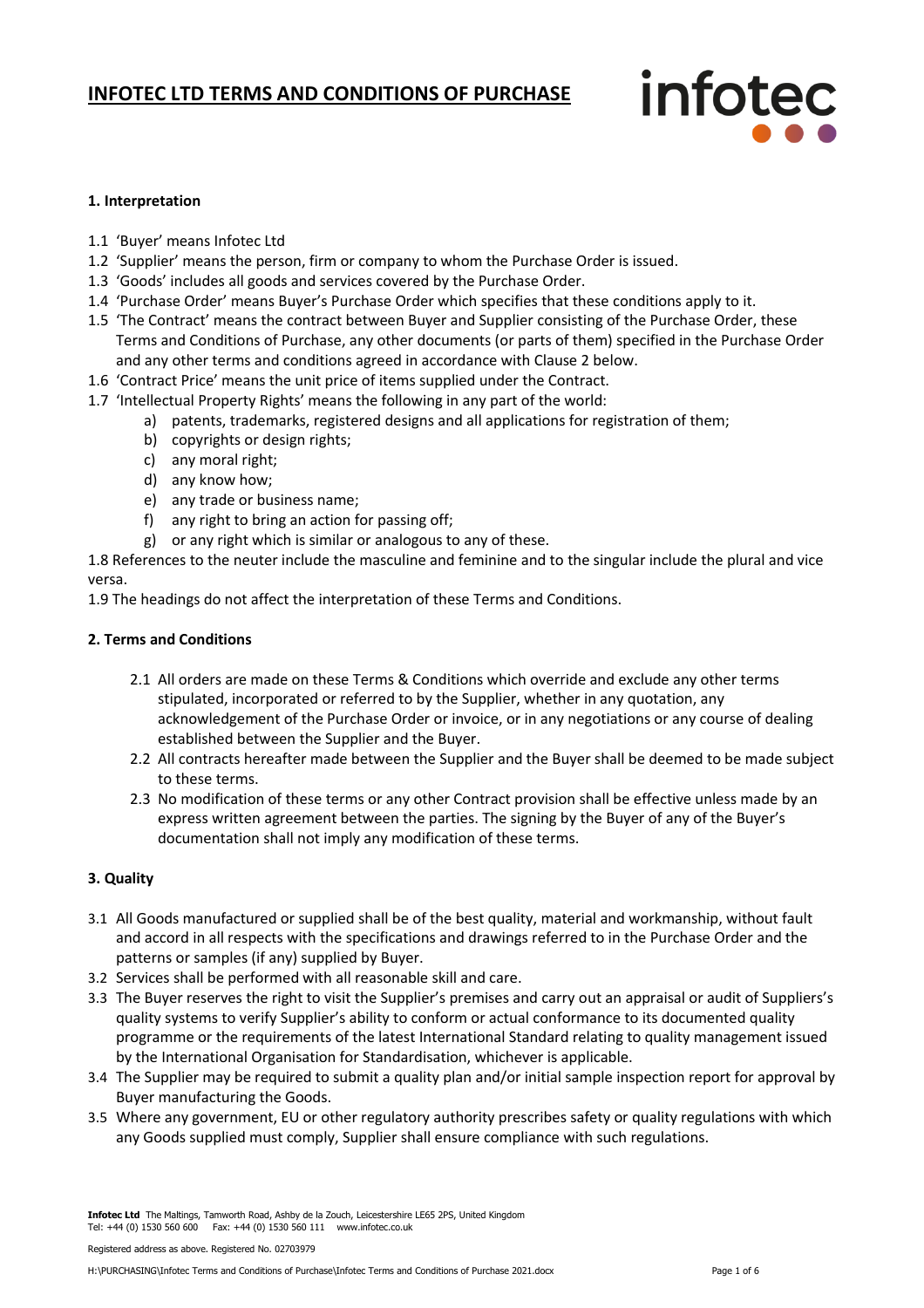## infotec

#### **4. Delivery Date**

- 4.1 The date of delivery of the Goods shall be that specified in the Purchase Order or any revisions or amendments later made by Buyer to the Purchase Order. The time for delivery is of the essence.
- 4.2 The Supplier shall provide such programmes of manufacture and delivery as Buyer may reasonably require. The Supplier shall give notice to Buyer as soon as practicable if such programmes are or are likely to be delayed.
- 4.3 Delivery shall only be deemed to have occurred when Goods have been delivered correctly documented and in good and correct packaging at the address stated in the Purchase Order.
- 4.4 Without prejudice to Clause 4.1 above, if such delivery is delayed through any cause beyond the reasonable control of Supplier and immediately such cause arises Supplier notifies Buyer in writing thereof giving full particulars Buyer may, at its sole discretion, grant a reasonable extension of time.
- 4.5 If delivery is not made on the due date or within an extension of time granted in accordance with Clause 4.2 above then Buyer may cancel the Contract in whole or part and refuse to accept any subsequent delivery of Goods without prejudice to any other right or remedy which Buyer may have.

#### **5. Incorrect Delivery**

All Goods must be delivered at the delivery point specified in the Purchase Order. If Goods are incorrectly delivered, Supplier is responsible for any additional expense incurred in delivering them to their correct destination.

#### **6. Passing of Property and Risk**

The property and risk in the Goods remain with Supplier until they are delivered in accordance with Clause 4 above.

#### **7. Price and Terms of Payment**

- 7.1 The Contract Price is as stated in the Purchase Order or other written agreement by Buyer and is fixed.
- 7.2 Claims for price increases must be submitted to Buyer in writing giving reasonable notice and supported by adequate documentary evidence together with a detailed cost breakdown. No price increases shall apply without Buyer's written agreement or after delivery of the goods.
- 7.3 All prices include delivery to Buyer. Value Added Tax, where applicable, shall be shown separately on all invoices as a strictly net extra charge.
- 7.4 Unless stated in the Purchase Order or otherwise agreed in writing Supplier may not submit its invoice for the Goods until delivery has been validly made.
- 7.5 Unless otherwise stated in the Purchase Order, payment is due within 60 days net monthly of receipt of a valid and undisputed invoice by Buyer. Time of payment is not of the essence.
- 7.6 The Supplier shall not withhold supplies for any reason without Buyer's written agreement.
- 7.7 If either party fails to make any payment under the Contract on or before the due date, the party entitled to payment may charge interest at the rate of 3 per cent per annum above the base rate from time to time of Lloyds TSB Bank plc on the outstanding amount from the due date until the date of payment (both before and after judgment). Such interest shall accrue from day to day and the parties agree that it is in substitution for any statutory interest and compensation arising out of late payment that may be applicable to this Contract.
- 7.8 Without prejudice to any other right or remedy, Buyer may set off any amount owing from Supplier to Buyer against any amount payable by Buyer to Supplier whether under this Contract or any other contract between them.

**Infotec Ltd** The Maltings, Tamworth Road, Ashby de la Zouch, Leicestershire LE65 2PS, United Kingdom Tel: +44 (0) 1530 560 600 Fax: +44 (0) 1530 560 111 www.infotec.co.uk

Registered address as above. Registered No. 02703979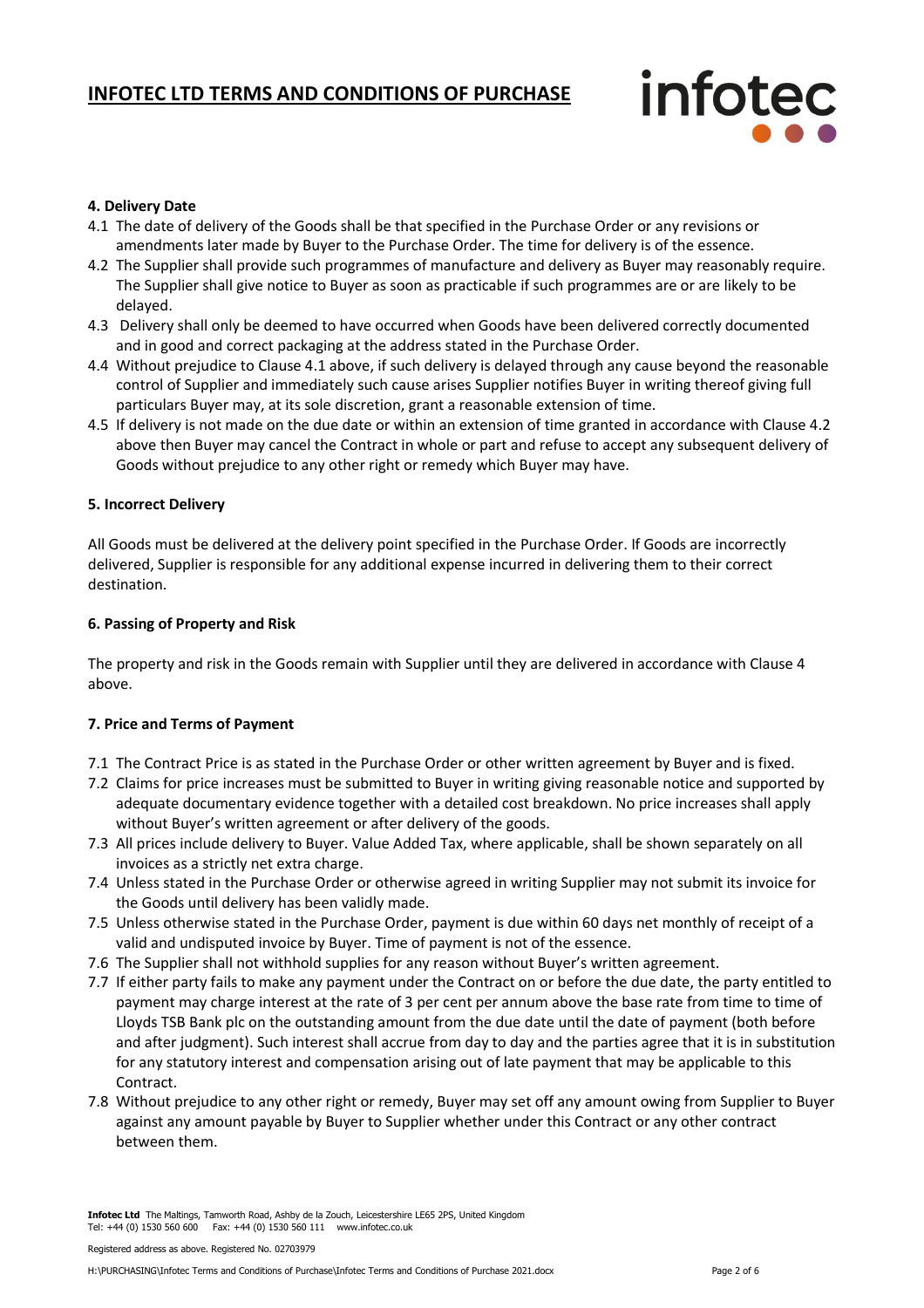## infotec

#### **8. Acceptance**

- 8.1 If Goods delivered by Supplier do not conform in every respect with the Contract (whether because of a different quality or quantity measurement to that required by the Contract or because they are not of satisfactory quality or are unfit for the purpose for which they are required) Buyer shall have the right to reject such Goods within a reasonable time of their delivery and to purchase replacements elsewhere but without prejudice to any other right which Buyer may have against Supplier.
- 8.2 The making of payment shall not prejudice Buyer's right of rejection. However, rejected Goods must be credited immediately in full and repaired or replacement Goods may be invoiced upon redelivery. Before exercising the said right to purchase elsewhere, Buyer shall give Supplier reasonable opportunity to replace rejected Goods with Goods which conform to the Contract.
- 8.3 Supplier shall ensure that all advice or delivery notes clearly state the Buyer's:
	- a) Part number.
	- b) Order number.
	- c) Line number.
- 8.4 Buyer is not liable for any additional costs as a result of Supplier's failure to deliver to agreed due dates or failure to meet the specification in the Purchase Order.

#### **9. Variations**

- 9.1 Supplier shall not alter any of the Goods, except as directed in writing by Buyer, but Buyer shall have the right, from time to time during the Contract, by notice in writing to direct Supplier to add or to omit, or otherwise vary the Goods and the Supplier shall carry out such variations and be bound by the same terms and conditions, so far as applicable, as though the said variations were stated in the Contract.
- 9.2 Where Vendor receives any such direction from Buyer which requires an amendment to the Contract Price, the Supplier shall promptly advise Buyer in writing to that effect giving the amount of any such amendment and applying the same level of pricing as that contained in Supplier's tender or quotation (as the case may be).
- 9.3 If, in the opinion of Supplier, any such direction is likely to prevent Supplier from fulfilling any of its obligations under the Contract, Supplier shall so notify Buyer and Buyer shall decide as soon as possible whether or not the same shall be carried out and shall confirm its instructions in writing and modify the said obligations to such an extent as may be justified. Until Buyer confirms its instructions they shall be deemed not to have been given.

#### **10. Indemnity**

- 10.1 Supplier shall indemnify Buyer against any costs (including legal costs on a full indemnity basis), charges, damages, interest and claims in relation to:
	- a) defective workmanship, quality or materials;
	- b) any actual or alleged infringement of Intellectual Property Rights by the use or supply of any Goods (except where the infringement is directly due to the Supplier having followed a design or instruction provided to the Supplier by Buyer or to the use of such article or material in a manner or for a purpose prohibited by the Supplier, or which is due to the use of such article or material in association or combination with any other article or material not supplied by the Supplier (unless the Supplier is aware of such use); or
	- c) any claim made against Buyer for any liability, loss damage, injury, cost or expense sustained by Buyer's employees, agents or customers or any third party to the extent that this was caused by or arises from the Goods.

**Infotec Ltd** The Maltings, Tamworth Road, Ashby de la Zouch, Leicestershire LE65 2PS, United Kingdom Tel: +44 (0) 1530 560 600 Fax: +44 (0) 1530 560 111 www.infotec.co.uk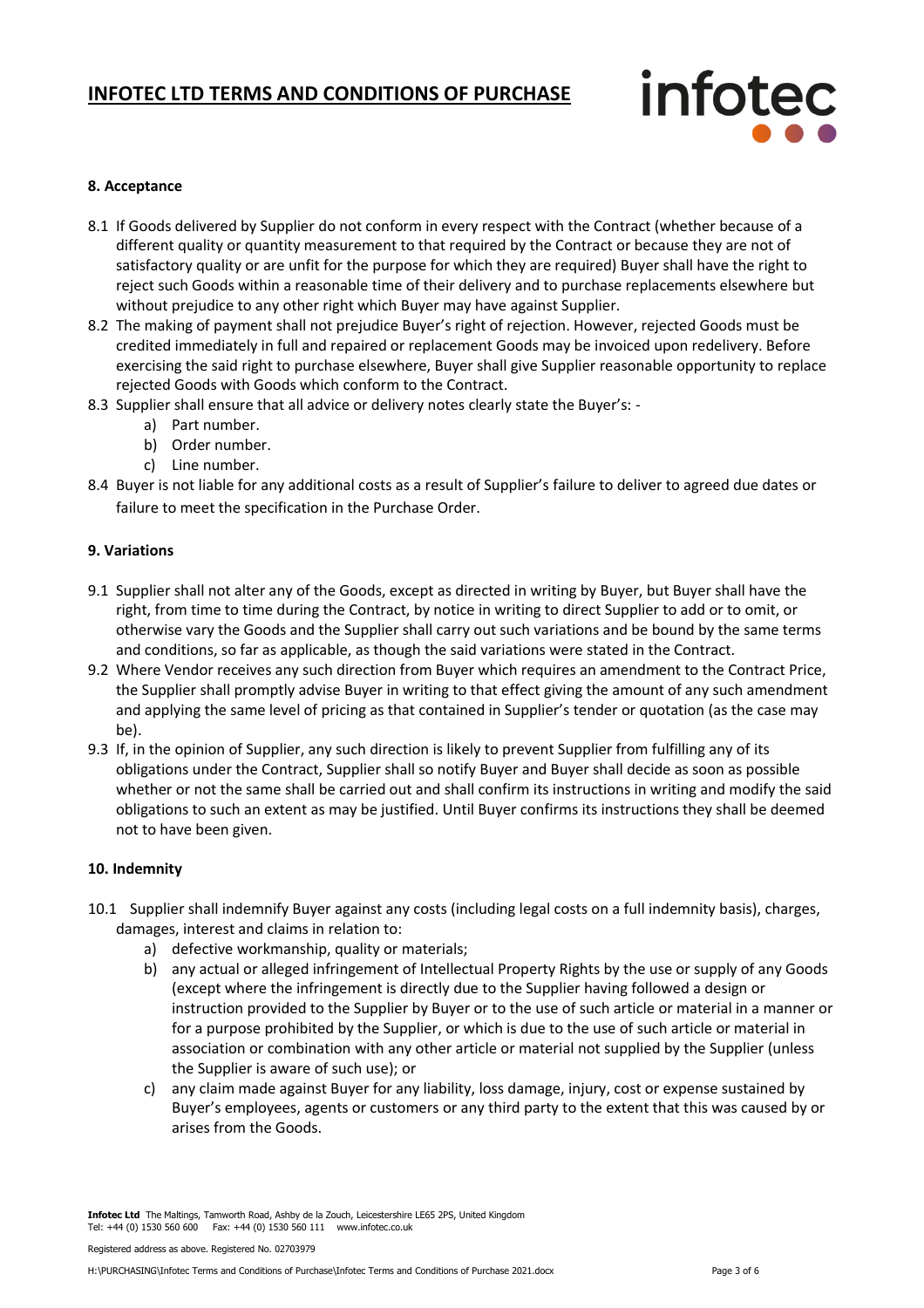infotec

#### **11. Ownership of Intellectual Property Rights**

All Intellectual Property Rights created by the Supplier specifically for the purposes of the Contract shall belong to Buyer and Supplier assigns absolutely to Buyer all such Intellectual Property Rights and shall do all such things and execute all such documents as may be reasonably required by Buyer to ensure that the Intellectual Property Rights are effectively assigned to Buyer.

#### **12. Progress and Inspection**

Buyer's representatives shall have the right to progress and inspect all Goods at Supplier's works and the works of permitted sub-contractors at all reasonable times and to reject Goods that do not comply with the terms of the Contract. However, any inspection, checking, approval or acceptance given on behalf of Buyer shall not relieve Supplier or its sub-contractors from any obligation under the Contract.

#### **13. Buyer's Rights in Specifications, Plans, Drawings, Patterns etc. and Confidentiality**

Any specifications, plans, drawings, patterns or designs supplied by Buyer to Supplier in connection with the Contract shall remain the property of Buyer, and any information derived there from or otherwise communicated in connection with the Contract shall be regarded by Supplier as secret and confidential and shall not, without the consent in writing of Buyer, be published or disclosed to any third party, or made use of by Supplier except for the purpose of implementing the Contract.

#### **14. Responsibility for Information**

Supplier shall be responsible for any errors or omissions in any drawings, calculations, packing details or other particulars supplied by it, whether such information has been approved by Buyer or not, provided that such errors or omissions are not due to inaccurate information provided in writing by Buyer.

#### **15. Assignment and Sub-Contracting**

Supplier shall not assign or sub-contract any of its rights or obligations under the Contract, nor shall it assign or charge the benefit of any debt owed by Buyer to Supplier without Buyer's written consent. Supplier shall be responsible for all work done and goods supplied by sub-contractors.

#### **16. Copies of Sub-Contracts**

Upon request, copies of sub-contract purchase orders shall be made available to the Buyer.

#### **17. Deterioration**

Supplier shall protect all Goods supplied against the Purchase Order that might deteriorate or be damaged during transportation or storage. Supplier shall notify Buyer of the most appropriate storage conditions for the Goods supplied.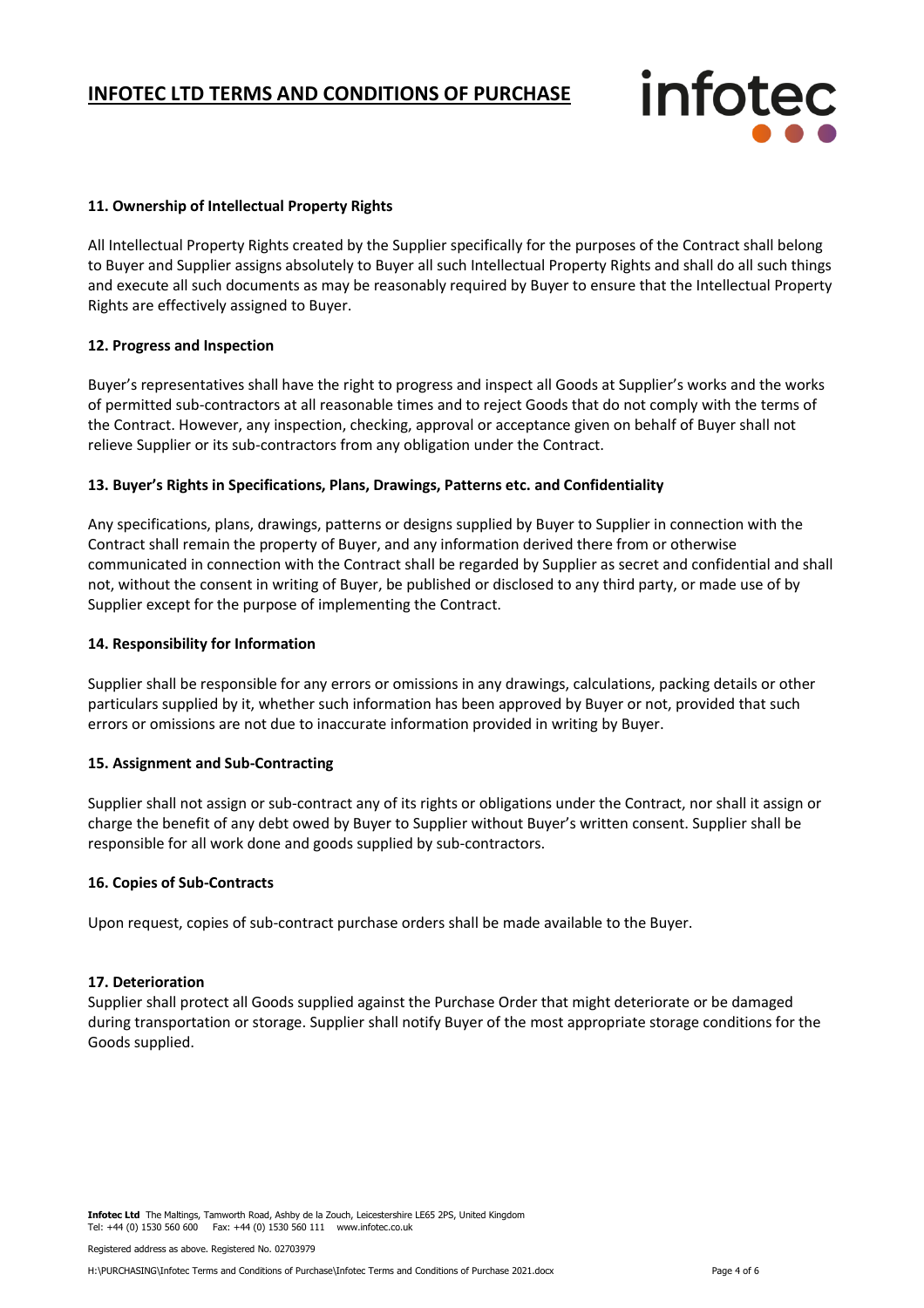

#### **18. Free Issue Materials**

- 18.1Where Buyer for the purposes of the Contract issues materials free of charge to Supplier such materials shall be and remain the property of Buyer. The materials shall be at Supplier's own risk.
- 18.2Supplier shall keep them in safe custody and separately identified from its own or third party materials. Supplier shall maintain all such materials in good order and condition subject, in the case of tooling, patterns and the like, to fair wear and tear.
- 18.3Supplier shall use such materials solely in connection with the Contract. Any surplus materials shall be disposed of at Buyer's discretion.
- 18.4Waste of such materials arising from bad workmanship or negligence of Supplier shall be made good at Supplier's expense, without prejudice to any other of the rights of the Buyer. Supplier shall deliver up such materials whether further processed or not, to the Buyer on demand.

#### **19. Warranty**

- 19.1 Supplier shall as soon as reasonably practicable and at Buyer's option, repair or replace all Goods which are or become defective during the period of 12 months from putting into service or 18 months from delivery whichever shall be the shorter including without limitation, defects which occur due to Supplier's incorrect instructions as to use, incorrect use of data, inadequate or faulty materials or workmanship, any other breach of Vendor's obligations, express or implied or any failure to conform with the Contract.
- 19.2 Repaired and replacement Goods shall themselves be subject to the foregoing warranty for a period of 12 months from the date of delivery, reinstallation or passing of tests (if any) whichever is appropriate after repair or replacement. This warranty is given by the Supplier without prejudice to any right or remedy which shall have accrued or shall thereafter accrue to Buyer.

#### **20. Termination**

- 20.1 Buyer may at any time by notice in writing immediately terminate the Contract in whole or in part without compensation to the Supplier if any of the following events occur:
	- a) Supplier commits a breach of any of the terms of the Contract;
	- b) if Supplier being an individual or, where Supplier is a firm, any partner of that firm shall become bankrupt or shall have a receiving order or administration order made against him or shall make any arrangement with or for the benefit of his creditors or shall purport to do so;
	- c) if Supplier being a company shall pass a resolution for winding-up, or a petition shall be presented to the court either for the appointment of an administrator or for the winding-up of the Supplier, or if a receiver or manager or administrative receiver shall be appointed, or if circumstances shall arise which entitle the court or a creditor to appoint a receiver or manager or which entitle the court to make a winding-up order or appoint an administrator;
	- d) Supplier ceases or threatens to cease to carry on its business; or
	- e) control of more than 50% of the voting rights in Supplier is transferred.
- 20.2 Any termination of the Contract by Buyer under this clause shall not prejudice or affect any right of action or remedy which shall have accrued or shall accrue thereafter to the Buyer. Any provisions which are expressly or impliedly intended to be enforceable after termination (including without limitation Clauses 10, 11, 13, 15 and 19) shall continue to be enforceable.